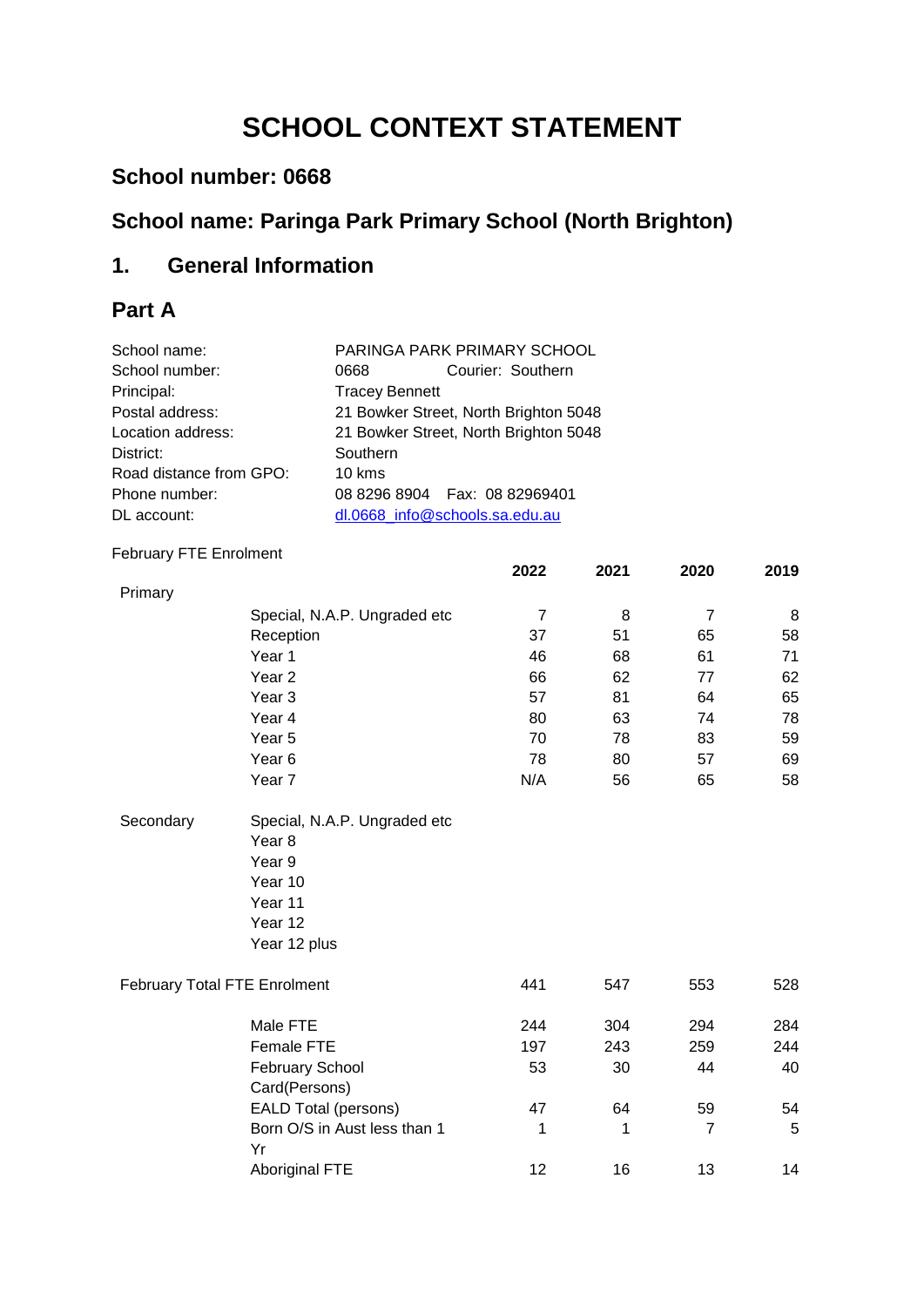# **Part B**

| Senior Leader                                         | R-2 sub school and whole school Literacy: Debra Tune                                                                                                                                                                                                                                                                                                                |
|-------------------------------------------------------|---------------------------------------------------------------------------------------------------------------------------------------------------------------------------------------------------------------------------------------------------------------------------------------------------------------------------------------------------------------------|
| Senior Leader                                         | Year 3/4 sub school and whole school Mathematics: Margy Holland                                                                                                                                                                                                                                                                                                     |
| Senior Leader                                         | Year 5/6 sub school and whole school Learner Engagement and<br>Wellbeing: Jamie Meredith                                                                                                                                                                                                                                                                            |
| Local management:                                     | Locally managed school                                                                                                                                                                                                                                                                                                                                              |
| Staffing numbers:                                     | 25 FTE teaching, including 1 Language & Communication class,<br>12 SSO support, disability hours and school funded special<br>education hours. 1 AET 0.2 & 1 ACEO 11 hours.                                                                                                                                                                                         |
| OSHC:                                                 | Outsourced to Camp Australia - Before and after school each day<br>and vacation care.                                                                                                                                                                                                                                                                               |
| Enrolment trends:                                     | Steady growth over last 10 years. Zoning introduced in late 2006<br>which is strictly adhered to. Capacity management plan 2017 - 2020.<br>Two dual classrooms were accommodated from term 2, 2019.<br>Numbers dropped in 2022 due to Year 6 and 7 students moving to<br>High School in 2021.<br>There are 17 mainstream classes with a combination of straight and |
|                                                       | composite year levels.                                                                                                                                                                                                                                                                                                                                              |
| Special arrangements:                                 | None                                                                                                                                                                                                                                                                                                                                                                |
| Year of opening:                                      | 1953. Separate Infant School in 1954. Amalgamated R-7 in 1980.                                                                                                                                                                                                                                                                                                      |
| Public transport access:                              | Buses along Diagonal Road and Brighton Road. Train to city at Hove<br>Station, 10 minute walk from the school.                                                                                                                                                                                                                                                      |
| I certify that this is a true and accurate statement. |                                                                                                                                                                                                                                                                                                                                                                     |

Tracey Bennett June 2022

Principal

# **2. Students (and their welfare)**

### **Student management**

The school operates within the Department for Education Behaviour Policy with a restorative practices approach used across the site. Consistent proactive approaches are used across the school, based on the school values of bravery, care, challenge and trust. Anti-bullying strategies are implemented across the school in accordance with the schools bullying policy. The school has a dress code policy which is strictly adhered to. The school sends a text message to the parent of any student absent without notification, absenteeism is followed up in conjunction with the teacher and wellbeing leader.

## **Student voice**

The school currently has a Student Voice Executive (SVE) composed of year 5 & 6 students. These students work with class representatives as well as taking on other leadership responsibilities. Various student-led "clubs" are available including coding, garden and student environment action team.

Participation in whole-school decision making is an integral part of our school culture. Students are invited to attend Governing Council and be involved in relevant sub-committees.

The school has student captain/tribe leaders who are responsible for driving school values and our motto and vision.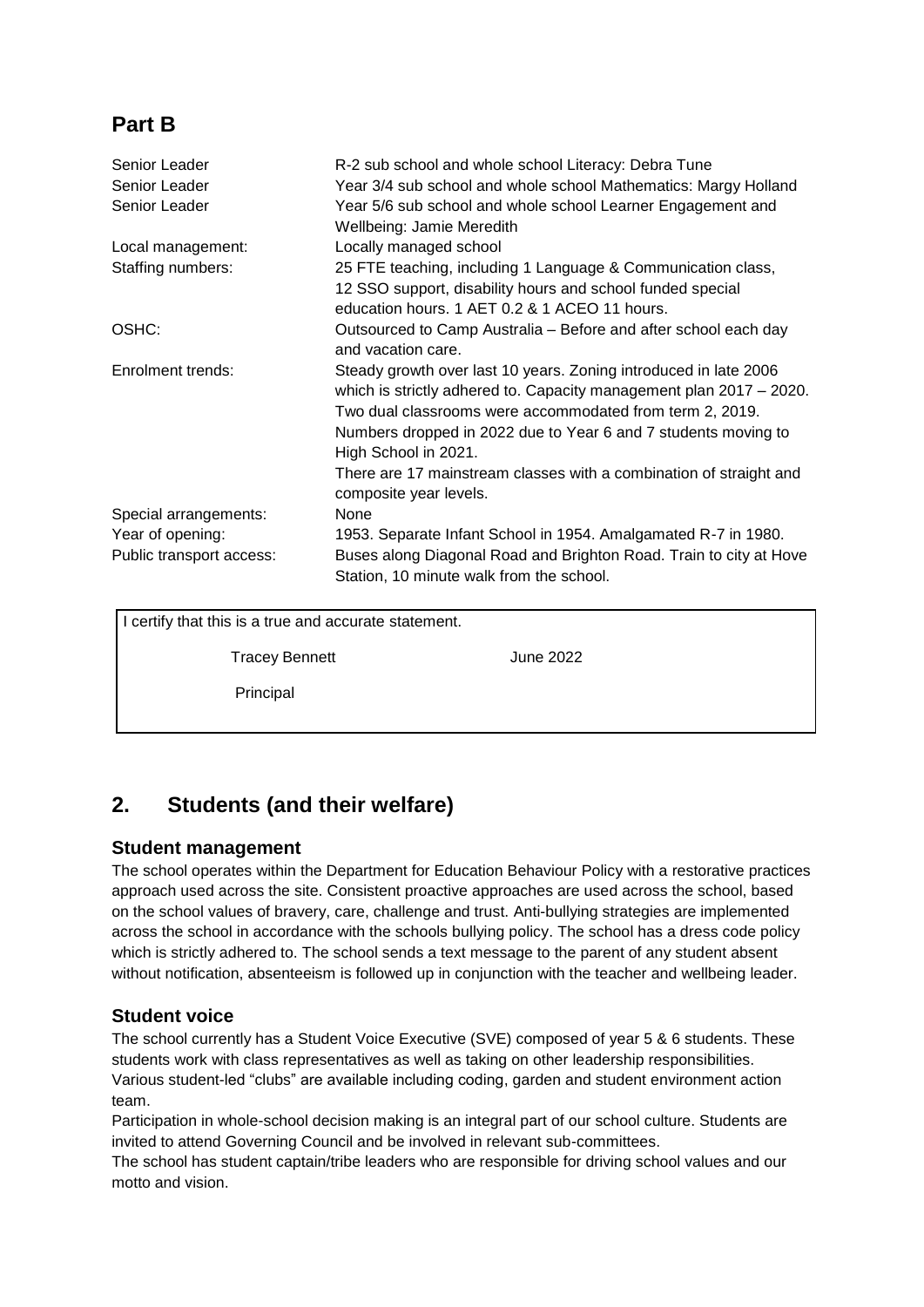We have student leaders of Wellbeing in year 3-6 (Mindful Mentors) who have been trained in interoception techniques and apply them in class after break to assist students with regulation and turning into learning.

#### **Special programs**

Our specialist programs are French (0.7), Performing Arts (1.0), PE (0.8) and Science (0.8). Specialist programs include MiniLit, MacLit, Early Intervention and Buddy class tutoring. We run a wood work program and provide 'What's the Buzz' sessions for students along with art therapy sessions for students in years 4-6. In 2021 Quicksmart Intervention was introduced to support Maths fluency. Department for Education Instrumental Music (strings) is available for Year 3 and above. Strong SAPSASA involvement occurs in the primary years.

In addition we offer opportunities in junior and senior choir, skipping team and running club. In 2021 and 2022, Greenhill Gardening support students in the school garden with learning aligned to the Australian Curriculum.

# **3. Key School Policies**

#### **Our purpose**

Paringa Park Primary School is a place of learning, where every child can grow and develop.

#### **Vision**

At Paringa Park Primary School we develop resilient, confident, creative learners who embrace challenge within an inclusive and inspiring learning community.

#### **Mission**

At Paringa Park Primary School we actively strive to provide an education within a culture of thinking, providing opportunities, time, modelling, language, environment, interactions, routines and expectations for children to be powerful learners.

We acknowledge the importance of developing the whole child including each child's intellectual capacity and a positive disposition for learning to maximise their potential and provide high levels of learning and growth for each child.

We are committed to creating and maintaining an environment where learner voice is valued, teaching and learning are exciting and fun and children are empowered to become successful learners, and confident and creative individuals and active and informed citizens. We aim to develop in children a strong sense of identity and wellbeing and provide opportunities for children to connect with and contribute to their world.

We partner with parents and carers in a shared quest for children to be the best they can be and develop expert teachers who have the skills, knowledge and support they need to provide a high quality education for each child.

#### **School motto**

The Best We Can Be

**Our values** Bravery, Care, Challenge and Trust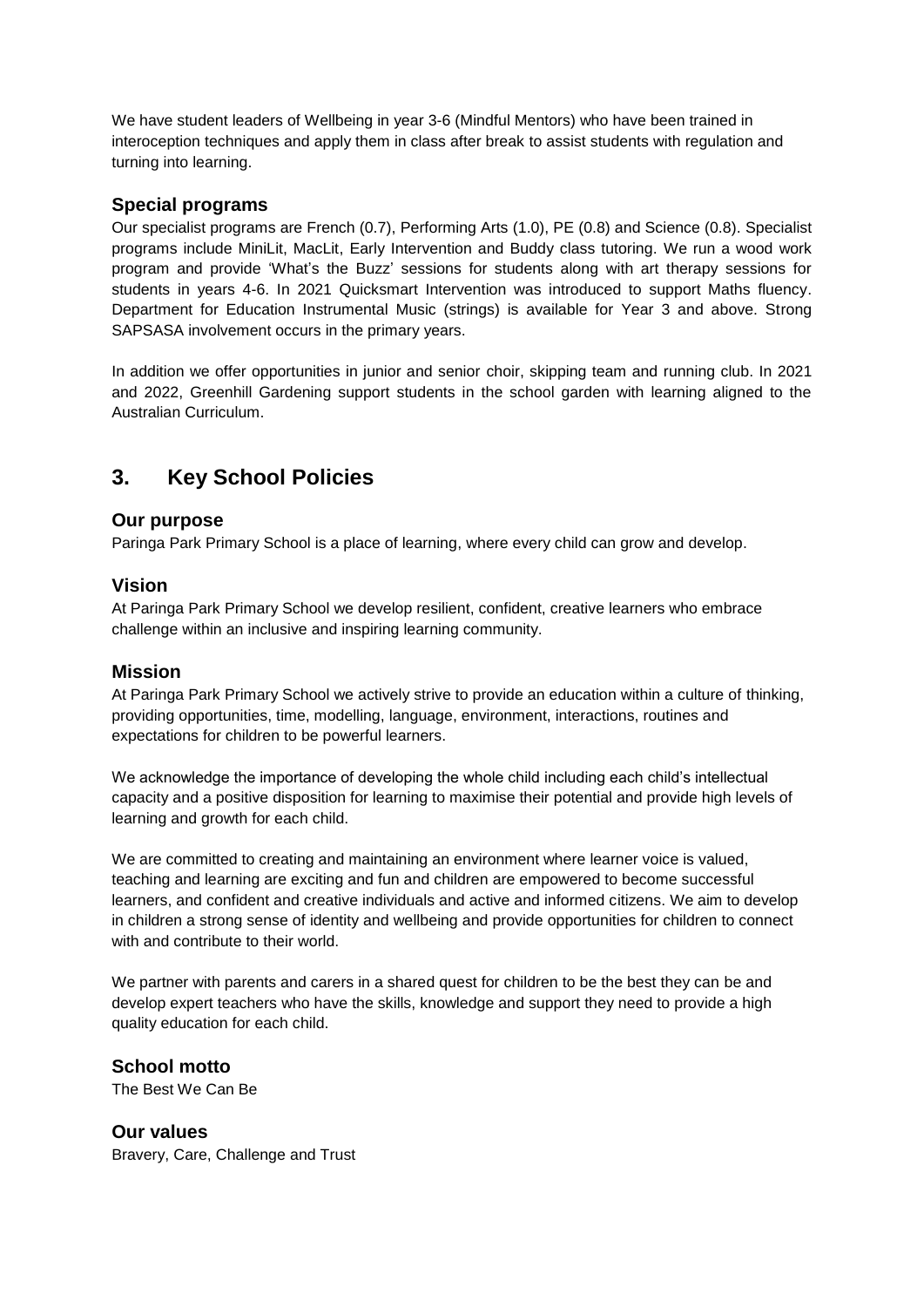### **School improvement plan priorities**

**Goal 1:** Increase student achievement in mathematics with a focus on the number strand. Challenge of practice – If we explicitly teach number based upon a developmental curriculum, with a greater emphasis on problem solving, then we will increase student growth in mathematics.

**Goal 2:** Increase student achievement in writing R-6 including the number of students in the high bands.

Challenge of practice – If we use formative assessment and give students feedback on their progress then we will increase student achievement in Writing R-6.

# **4. Curriculum**

### **Subject offerings**

Teaching and learning programs are embedded within the Australian Curriculum and the TfEL Framework.

Our Specialists programs are LOTE (French), Performing Arts, Physical Education and Science.

### **Special needs**

A learner support lead team under the leadership of the Senior Leader, Wellbeing and Engagement oversees support for students with disabilities and learning difficulties. Students with special needs are supported through intervention programs coordinated by our special education teacher and includes both in class support with teacher and/or school support officers. MiniLit, MacqLit and Quicksmart Intervention programs are implemented by trained staff. There is a full time Language and Communication class, catering to the needs of 7 students from schools in the southern metropolitan area. Attached to this class is a 0.4 speech pathologist and 25 hours per week SSO support time.

### **Special curriculum features**

Current professional development is focusing on evidence based literacy and numeracy practices within a dialogic classroom.

The school has strong links with our two main feeder kindergartens, Ballara Park and Somerton Park and our main high school, Brighton Secondary School.

A comprehensive Orientation to School program is planned in alignment to the department's Principles of Effective Transition and commences in term 3 each year.

The school participates in the Premier's Reading Challenge. Students also have the option of entering the SA French Teacher's Association Poetry competition.

Two teams compete in the Lego League competition annually. Students have the opportunity to participate in the Festival of Music Choir and in the Oliphant Science Awards.

In addition to the Department for Education Strings program, students can also learn and play a variety of instruments with the 'Beachfront Hub Band' based at Brighton Secondary School.

### **Teaching methodology**

Collaborative practices are a feature of our staff, with 4 professional learning teams: R 2, 3-4 and 5-6 and specialist. Year level teams collaboratively plan together, developing year level overviews and term overviews. Teachers are using the Department for Education curriculum materials aligned to the Australian Curriculum for planning and implementing unit of maths work in years 3-6.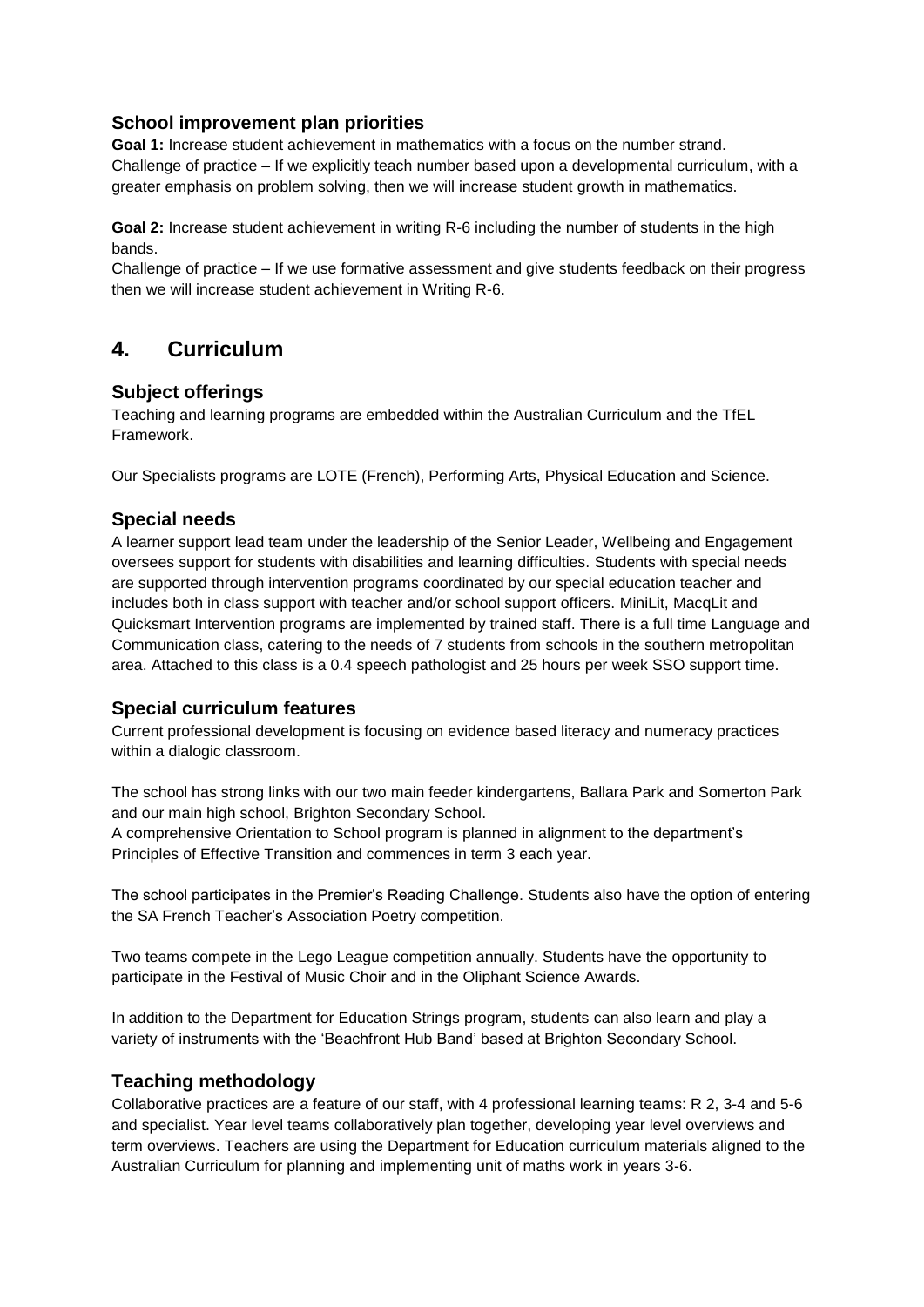Team teaching is actively encouraged.

There is a BYO Chromebook program implemented for students in Years 2-6 with teachers using the Google Platform to deepen and enhance children's learning.

#### **Assessment procedures and reporting**

We currently use a variety of assessment and reporting methods to provide parents with evidence of student learning progress and the context in which it happens. These methods include: acquaintance night, student work samples, written reports twice per year, parent/teacher interviews, performances, exhibitions/showcases, NAPLaN results in Years 3 & 5 and less formal interactions. Students in the intervention support program and all Aboriginal children and those identified with learning difficulties also have one plans.

# **5. Sporting Activities**

Sport has a significant part in our school life. In addition to daily classroom fitness and specialist PE lessons, there are after hours sports, co-ordinated by parents, which include netball, basketball, teeball, cricket, soccer, volleyball and football. Out of school sports are co-ordinated by a sports committee, a sub-committee of the governing council.

All students take part in swimming lessons at the Marion Swimming Centre (R-5) and Aquatics at the Port Noarlunga Aquatics Centre (Year 6).

Other programs (e.g. coaching clinics) are included as they become available.

SAPSASA participation is encouraged for years 5-6 which may include, athletics, swimming, footy, soccer, netball, tennis, Mountain biking and cross country. Teams are entered in knockout competitions and individuals' participate in district teams.

# **6. Other Co-Curricular Activities**

#### **General**

Children take part in choral activities through our junior choir which performs annually with the partnership choir for local aged care facilities. The junior primary students enjoy community involvement which includes signing to the elderly at Easter and Christmas times. A senior school choir participates in the Festival of Music each year as well local performances. Students may be selected to be in the Primary Schools String Orchestra.

### **Special**

These include: book week and science celebrations, Harmony day, Sports day, 'Are you okay day' and Year 6 Graduation.

Environmental projects include, gardening club, Student Environment Action Team, class and school recycling, composting and an ongoing commitment to 'Wipe out Waste'.

Camps are held for some Years 3-6 classes as well as some R-2 classes. The Camps and Excursions procedure was developed and implemented in 2018.

Lunchtime activities such as chess club, garden club, Lego, craft and mat ball are offered to students.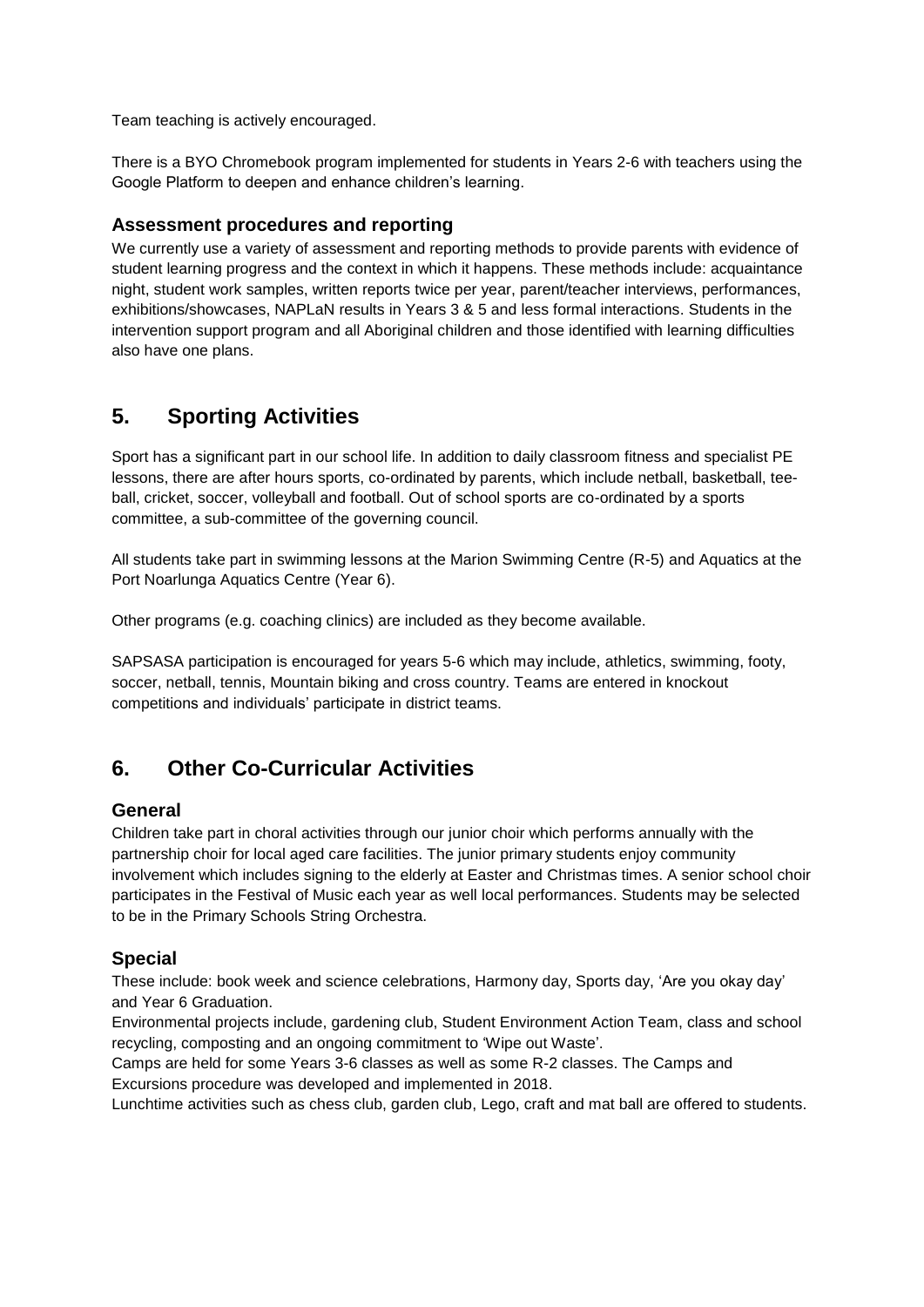# **7. Staff (and their welfare)**

### **Staff profile**

There is a mixture of permanent, temporary and part-time staff from early career to more experienced staff.

Our leadership structure consists of a Principal, three Band 2 leaders.

Our Pastoral Care Worker (PCW) is employed 13 hours a week. The aim of this service is to offer pastoral support to students, staff and the school community and assist in running Wellbeing programs.

An Aboriginal Community Education officer is employed for 11 hours per week, and an Aboriginal Education Teacher one day a week, both of whom support our ATSI children.

### **Leadership structure**

Our leadership structure consists of a Principal and three Band 2 leaders aligned to our site improvement plan priorities and sub-school R-2, 3/4 and Year 5/6. The staff leadership team meets daily and each term undertakes a whole day review.

We work closely with partnership personnel and are active members of the Holdfast Partnership. The principal attends Holdfast Partnership meetings twice a term.

### **Staff support systems**

Staff work collaboratively in 'Professional Learning Teams'. In addition there are lead teams including a Literacy Improvement Lead Team and a Mathematics Improvement Lead Team which leads the relevant site improvement priorities, and a Technology Improvement Lead Team that supports the implementation of digital technologies across the school. The Site Improvement Lead Team is responsible for overseeing whole site improvement. A Learner Support Lead Team is the guiding coalition to unite and coordinate learner support across the school and is led by the Senior Leader, Well-being and Engagement. These groups meet regularly for discussion and planning with a representative from each teaching PLT (R-2, 3-5 and 6) and an SSO rep. Staff use Sentral extensively including daily notices, student data and student absences, and use the Google Platform to collaborate and share information.

## **Performance development**

Teaching and ancillary staff members develop a performance development plan each year and meet twice a year with their line manager, who provides written feedback. Teacher's PDP's are developed in line with the AITSL Professional Standards for Teachers and for leaders in line with the AITSL Professional Standards for Principals. Performance goals for all staff are aligned to the Site Improvement Plan priorities.

### **Staff utilisation policies**

School support staff are involved in supporting students with special needs, classroom support for teachers, supporting the library, eLearning programs, grounds maintenance, school reception, administration and financial work.

### **Access to special staff**

A variety of educators visit the school, including a Department for Education instrumental music teacher for strings tuition. Students of brass and woodwind attend lessons at Brighton Secondary School (Brighton Music Centre).

There are also Department for Education service providers that offer support to students in areas such as attendance, speech and language, behaviour, occupational therapy and learning difficulties.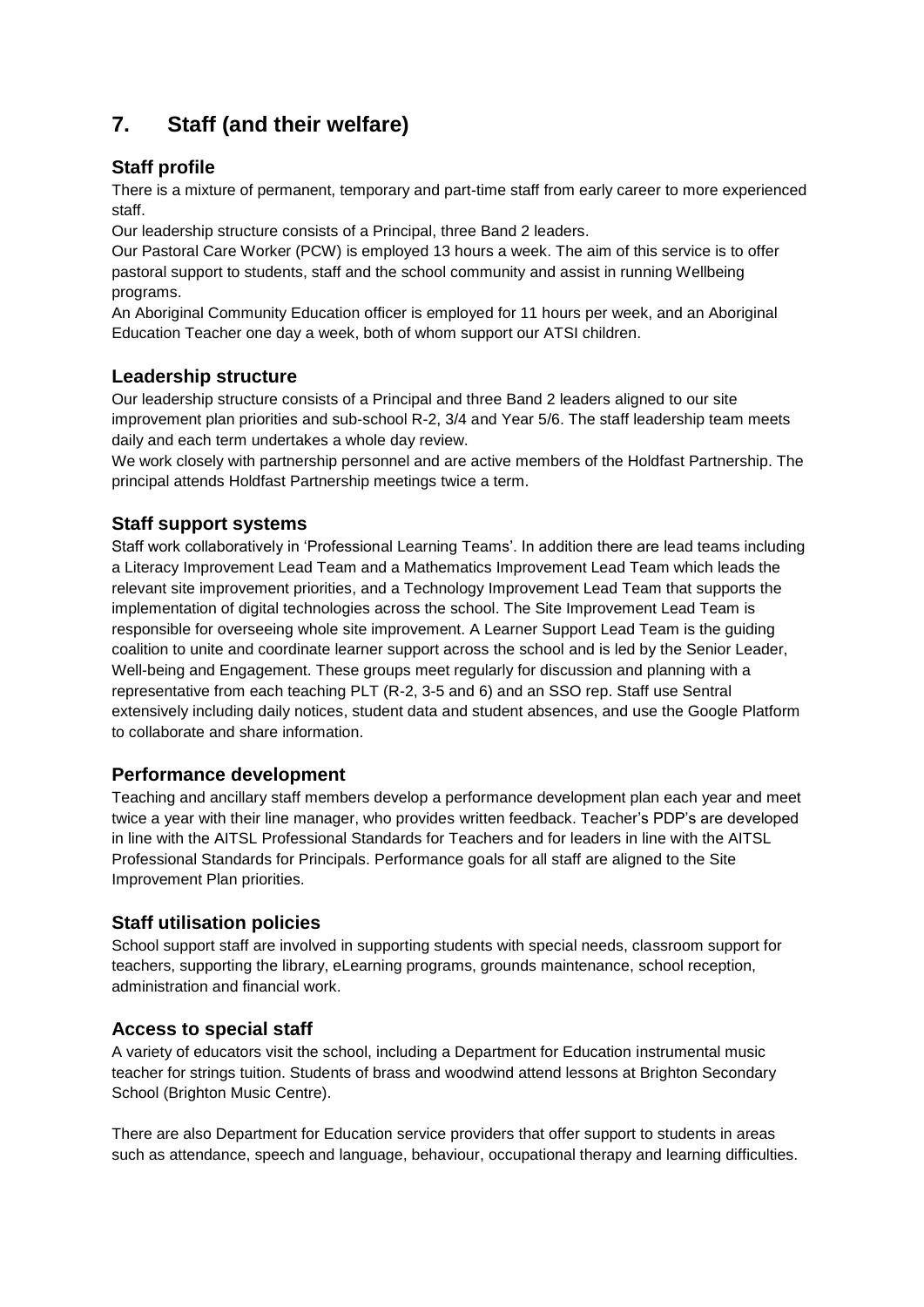# **8. Incentives, Support and Award Conditions for Staff**

| Complexity placement points:  | 1.5                                       |
|-------------------------------|-------------------------------------------|
| Isolation placement points:   | 0.0                                       |
| Cooling for school buildings: | Refer to school facilities section below. |

# **9. School Facilities**

### **Buildings and grounds**

Our school grounds are attractively landscaped with a great amount of pride taken in their care and maintenance.

The school underwent a major redevelopment which was completed in June 2008 and officially opened in April 2009.

A new gym was constructed with BER funds and the old hall and library have been refurbished to create a new library facility.

Extensive playground areas with built up garden areas and shaded area exist. The fixed playgrounds underwent major refurbishment in 2007/08.

An undercover, outdoor stage was built as the start of 2013 and the staff room was extended.

2014 a Covered Outdoor Learning Area (COLA) was constructed between the 2 classroom blocks, in Learning Area 1.

2016 saw the construction of a beach volleyball court and nature play area.

The school received two new dual classrooms, which were accommodated in term 2, 2019.

In 2017, extensive consultation and research was undertaken with a landscape architect who has developed a master plan for our outdoor learning environment. Stage 1 of this plan was completed with the area outside the library and an eastern retreat adjacent to LA2 opened in January 2020. There is a loose parts area, a mud kitchen, a climbing tree as areas for children to experience play and outdoor learning reflective of our school values. An extension of the loose parts area and a new sandpit were constructed in 2020, Stage 2 of the master plan, redevelopment of the Learning Area 1 COLA is planned for late 2021.

### **Specialist facilities**

ICT infrastructure was a priority in 2017 with a focus on the wireless network throughout the school and a BYOD 1:1 Chromebook program which was implemented in 2018 for students in Years 2-6. Mobile digital devices (ipads and laptops) were introduced to all classes at the start of 2013 replacing the computer room.

#### **Students' facilities**

Each teaching area has an Interactive TV. Chromebooks were purchased for all staff in 2017. All learning areas are air conditioned.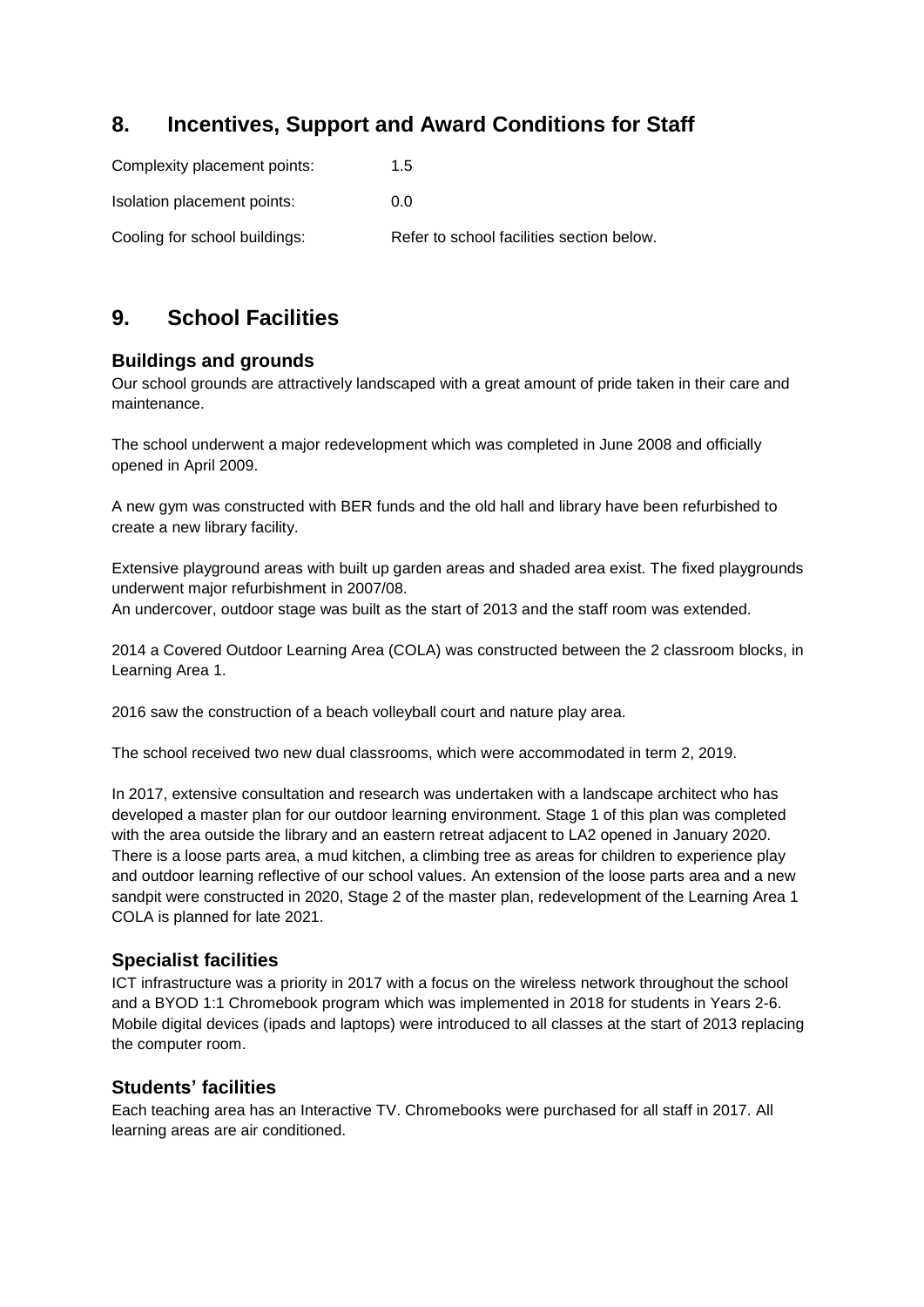#### **Access for students and staff with disabilities**

There is wheelchair access to all facilities and a unisex disabled toilet. Where possible, rooms are acoustically modified for those who have hearing impairment.

#### **Access to bus transport**

Private companies used for excursions.

#### **Other**

Camp Australia operates an OSHC centre with before and after school care and vacation care.

# **10. School Operations**

#### **Decision making structures**

The school has a team approach to organisation and management underpinned by a network of subcommittees and a consensus decision making policy.

Sub school Professional Learning Teams (PLTs) and year level teams meet regularly to collaboratively plan teaching and learning.

The Personnel Advisory Committee (PAC) actively manage and lead all staffing considerations and advise the Principal on these matters. PAC meets at least 3 times a term.

The Site Improvement Lead Team is a key team that organise professional learning and provides direction and advice to staff through staff meetings. In addition the Literacy and Mathematics Lead Teams plan and implement professional learning in line with the site improvement priorities. The leadership team meets daily.

The school has an active governing council and is supported by a number of subcommittees – environment, canteen, parents and community, finance, OSHC, out of school sport, dress code and parent innovation. The governing council meets twice per term with an annual general meeting of governing council held early in the school year. In addition to twice per term meetings, subcommittees meet twice a term prior to governing council meetings. A shared governing council team drive houses all meeting documents.

The Student Voice Executive (SVE) provides opportunity for student voice and decision making and meet with the leader of Wellbeing and Engagement weekly.

#### **Regular publications**

School newsletters are published fortnightly both electronically and in hard copy, and a parent information booklet is available to new and prospective parents. The newsletters, policies and other information are also available on our website: [\(www.paringpkps.sa.edu.au\)](http://www.paringpkps.sa.edu.au/). Parents are sent an email with a link to the newsletter. Communication with families is currently under review.

#### **Other communication**

Classes use electronic communication including Seesaw, Google Classroom, EdSmart and email. In addition term overviews, fortnightly school assemblies, various committee notices, occasional "flyers" and Facebook all form part of the communication process.

Email access is available for all staff and students.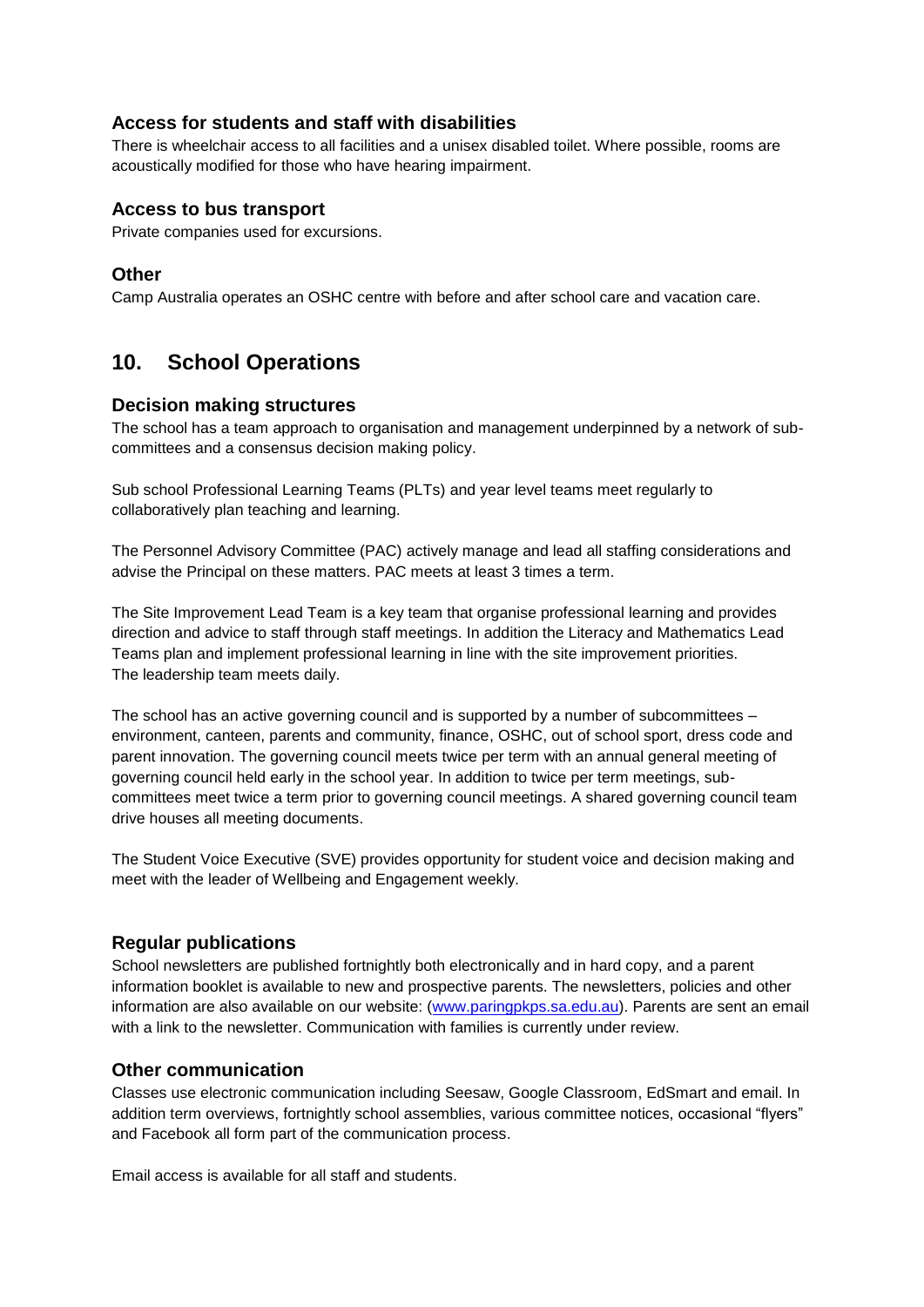### **School financial position**

Finances have been audited and found correct and the school is in a sound financial position.

### **Special funding**

Availability of special funding – nil (Category 7 school).

# **11. Local Community**

#### **General characteristics**

Small business, semi-professional and professional work is available in the local district. English is the first language in most households.

#### **Parent and community involvement**

An active and informed governing council participate fully in the life of the school. The school has strong support from the community for events i.e. assemblies, sports days, acquaintance nights, interviews and fundraisers. There is a high level of volunteers across the school, undertaking a wide range of activities.

Parents are encouraged to support their child's learning through camps, excursions and classroom activities (e.g. reading), school canteen and other programs.

#### **Feeder schools/transition**

The main feeder preschools include Somerton Park and Ballara Park kindergartens. New reception students take part in an orientation program in term 1 week 1 of the year they start school. The Orientation to School program includes reception educator visits to the kindergartens, enrolment interviews with every family, a welcome to school family evening and one school visit in term 4 of the year before child commences school. In term 1 week 1 there is a comprehensive Orientation to School program which includes parent workshops, volunteer induction and RAN-EC training and one on one interview with parents and reception educators.

The majority of our year 6 students attend Brighton Secondary School in year 7, where they are involved in a transition program in term 4.

#### **Other local care and educational facilities**

Apart from Brighton Secondary School a number of private schools are also within a short distance.

The school maintains links with local retirement centres – Masonic Village and Ashley Court and the local Anglican Church.

#### **Commercial/industrial and shopping facilities**

The school is a short distance from the Westfield Marion Shopping Centre, which incorporates the Event Cinema complex. The school is also close to the Glenelg shopping area and a number of smaller shopping businesses.

#### **Other local facilities**

Somerton Beach Access to the city via train SA Aquatic and Leisure Centre